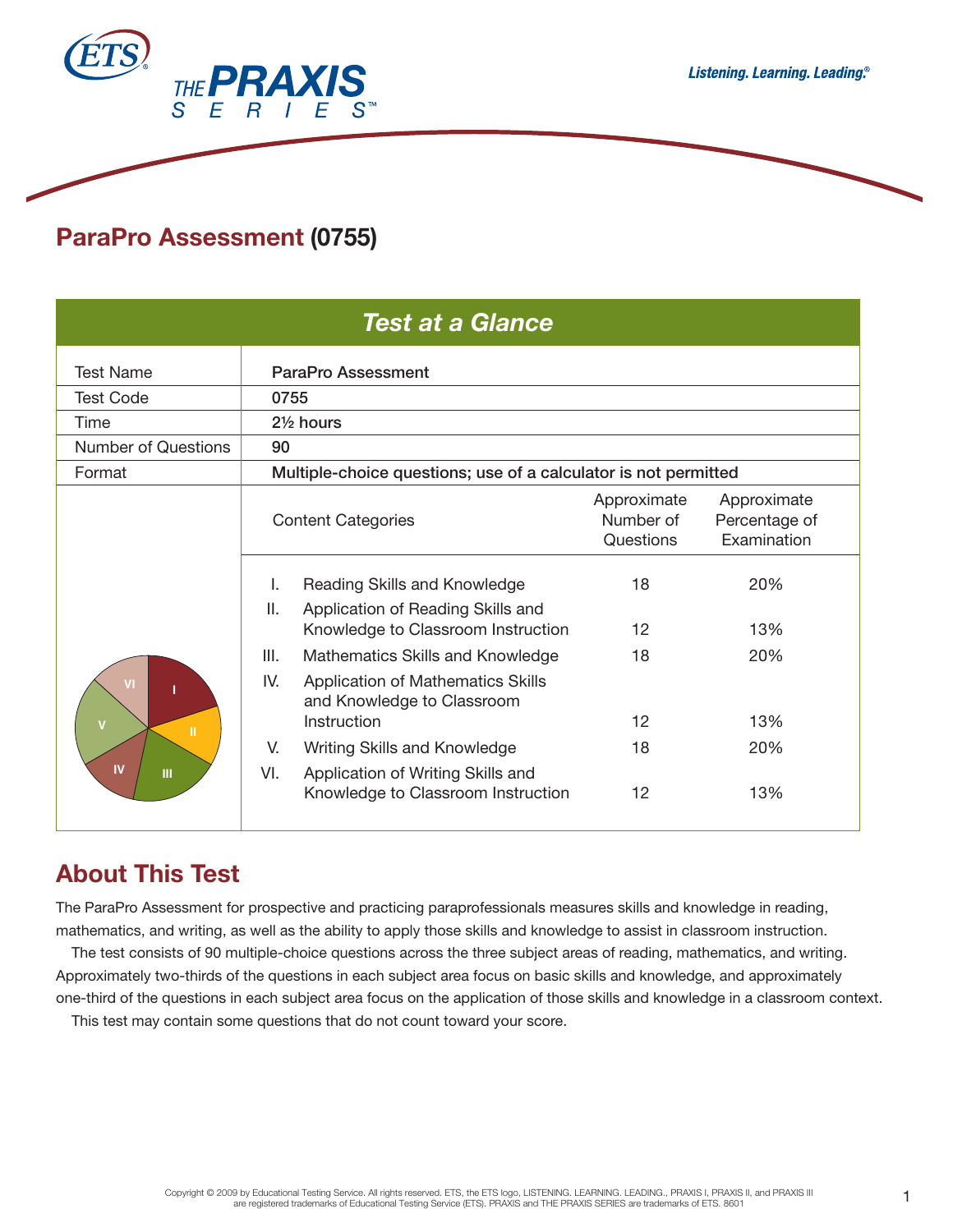# **Topics Covered**

Representative descriptions of topics covered in each category are provided below.

#### **I. Reading Skills and Knowledge**

Reading Skills and Knowledge questions measure the examinee's ability to understand, interpret, and analyze a wide range of text. Questions are based on reading passages—as well as graphs, charts, and tables—drawn from a variety of subject areas and real-life situations. The questions assess the examinee's ability to

- identify the main idea or primary purpose
- identify supporting ideas
- identify how a reading selection is organized
- determine the meanings of words or phrases in context
- draw inferences or implications from directly stated content
- determine whether information is presented as fact or opinion
- interpret information from tables, diagrams, charts, and graphs

### **II. Application of Reading Skills and Knowledge to Classroom Instruction**

Reading Application questions are typically based on classroom scenarios in which students are involved in reading-related tasks, such as reading assigned passages or working on vocabulary development. Some questions concern foundations of reading: the knowledge and skills students need when they are learning the basic features of words and written text. These questions assess the examinee's ability to help students

- sound out words (e.g., recognize long and short vowels, consonant sounds, rhymes)
- break down words into parts (e.g., recognize syllables, root words, prefixes, suffixes)
- decode words or phrases using context clues
- distinguish between synonyms, antonyms, and homonyms
- alphabetize words

Other questions are concerned with tools of the reading process: common strategies used in classrooms before, during, and after reading to aid students' reading skills. These questions assess the examinee's ability to

• help students use prereading strategies, such as skimming or making predictions

- ask questions about a reading selection to help students understand the selection
- make accurate observations about students' ability to understand and interpret text
- help students use a dictionary
- interpret written directions

#### **III. Mathematics Skills and Knowledge**

The Math Skills and Knowledge questions assess the examinee's knowledge of mathematical concepts and ability to apply them to abstract and real-life situations. The test questions do not require knowledge of advanced-level mathematics vocabulary. Examinees may not use calculators.

Three categories of math skills are tested:

- Number Sense and Basic Algebra
	- Perform basic addition, subtraction, multiplication, and division of whole numbers, fractions, decimals
	- Recognize multiplication as repeated addition and division as repeated subtraction
	- Recognize and interpret mathematical symbols such as  $+$ ,  $<$ ,  $>$ ,  $\leq$ ,  $\geq$
	- Understand the definitions of basic terms such as sum, difference, product, quotient, numerator, denominator
	- Recognize the position of numbers in relation to each other (e.g.,  $\frac{1}{2}$ 3 is between  $\frac{1}{4}$ 4 and  $\frac{1}{2}$ )
	- Recognize equivalent forms of a number

(e.g.,  $\frac{1}{2}$ )  $=\frac{2}{4}; \frac{1}{10} = 0.1 = 10\%)$ 

- Demonstrate knowledge of place value for whole numbers and decimal numbers
- Compute percentages
- Demonstrate knowledge of basic concepts of exponents

 $(e.g., 2^2 = 4,$  $2^4 = 2 \times 2 \times 2 \times 2 = 16$ 

- Demonstrate knowledge of "order of operations" (parentheses, exponents, multiplication, division, addition, subtraction)
- Use mental math to solve problems by estimation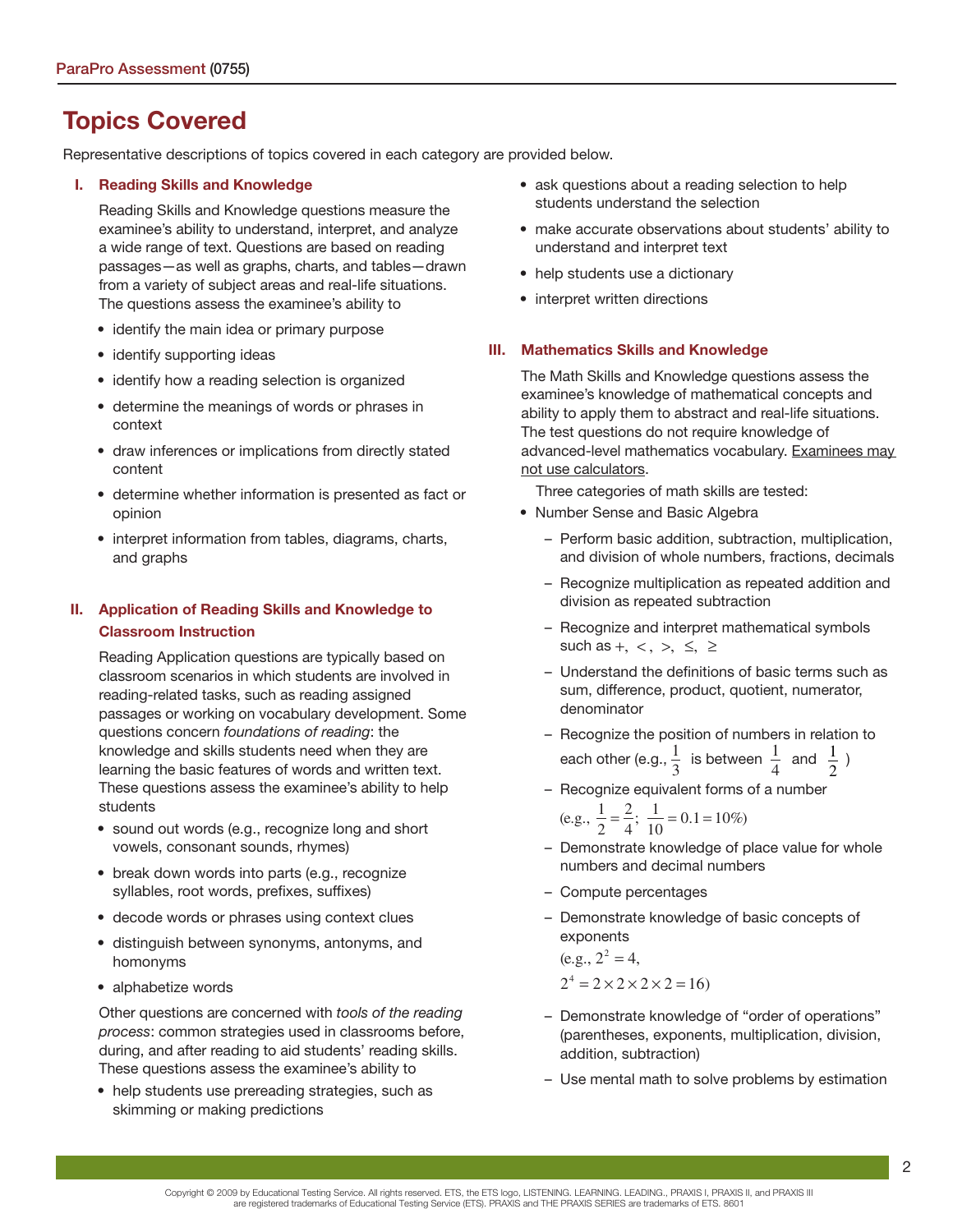- Solve word problems
- Solve one-step single-variable linear equations (e.g., find *x* if  $x + 4 = 2$ )
- Identify what comes next in a sequence of numbers
- Geometry and Measurement
	- Represent time and money in more than one way (e.g., 30 minutes  $=\frac{1}{2}$  hour; 10:15 = quarter after 10:  $$0.50 = 50$  cents = half dollar)
	- Convert between units or measures in the same system (e.g., inches to feet; centimeters to meters)
	- Identify basic geometrical shapes (e.g., isosceles triangle, right triangle, polygon)
	- Perform computations related to area, volume, and perimeter for basic shapes
	- Graph data on an *xy*-coordinate plane
- Data Analysis
	- Interpret information from tables, charts, and graphs
	- Given a table, chart, or graph with time-related data, interpret trends over time
	- Create basic tables, charts, and graphs
	- Compute the mean, median, and mode

### **IV. Application of Mathematics Skills and Knowledge to Classroom Instruction**

The Math Application questions assess the examinee's ability to apply the three categories of math skills listed in Section III (Math Skills and Knowledge) in a classroom setting or in support of classroom instruction. The questions focus on testing mathematical competencies needed to assist the teacher with instruction. The test questions do not require knowledge of advanced-level mathematics vocabulary. Examinees may not use calculators.

#### **V. Writing Skills and Knowledge**

Writing Skills and Knowledge questions assess the examinee's ability to identify

- basic grammatical errors in standard written English
- errors in word usage (e.g., their/they're/there, then/ than)
- errors in punctuation
- parts of a sentence (e.g., subject and verb/predicate)
- parts of speech (nouns, verbs, pronouns, adjectives, adverbs, and prepositions)
- errors in spelling

### **VI. Application of Writing Skills and Knowledge to Classroom Instruction**

Writing Application questions are typically based on classroom scenarios in which students are planning, composing, revising, or editing documents written for a variety of purposes. Some questions are concerned with aspects of the writing process, the full range of activities used when composing written documents. These questions assess the examinee's ability to help students

- use prewriting to generate and organize ideas (including freewriting and using outlines)
- identify and use appropriate reference materials
- draft and revise (including composing or refining a thesis statement, writing focused and organized paragraphs, and writing a conclusion)
- edit written documents for clarity, grammar, sentence integrity (run-ons and sentence fragments), word usage, punctuation, and spelling

Some questions are concerned with writing applications, the application of writing for different purposes. These questions assess the examinee's ability to help students

- write for different purposes and audiences (including using appropriate language and taking a position for or against something)
- recognize and write in different modes and forms (e.g., descriptive essays, persuasive essays, narratives, letters)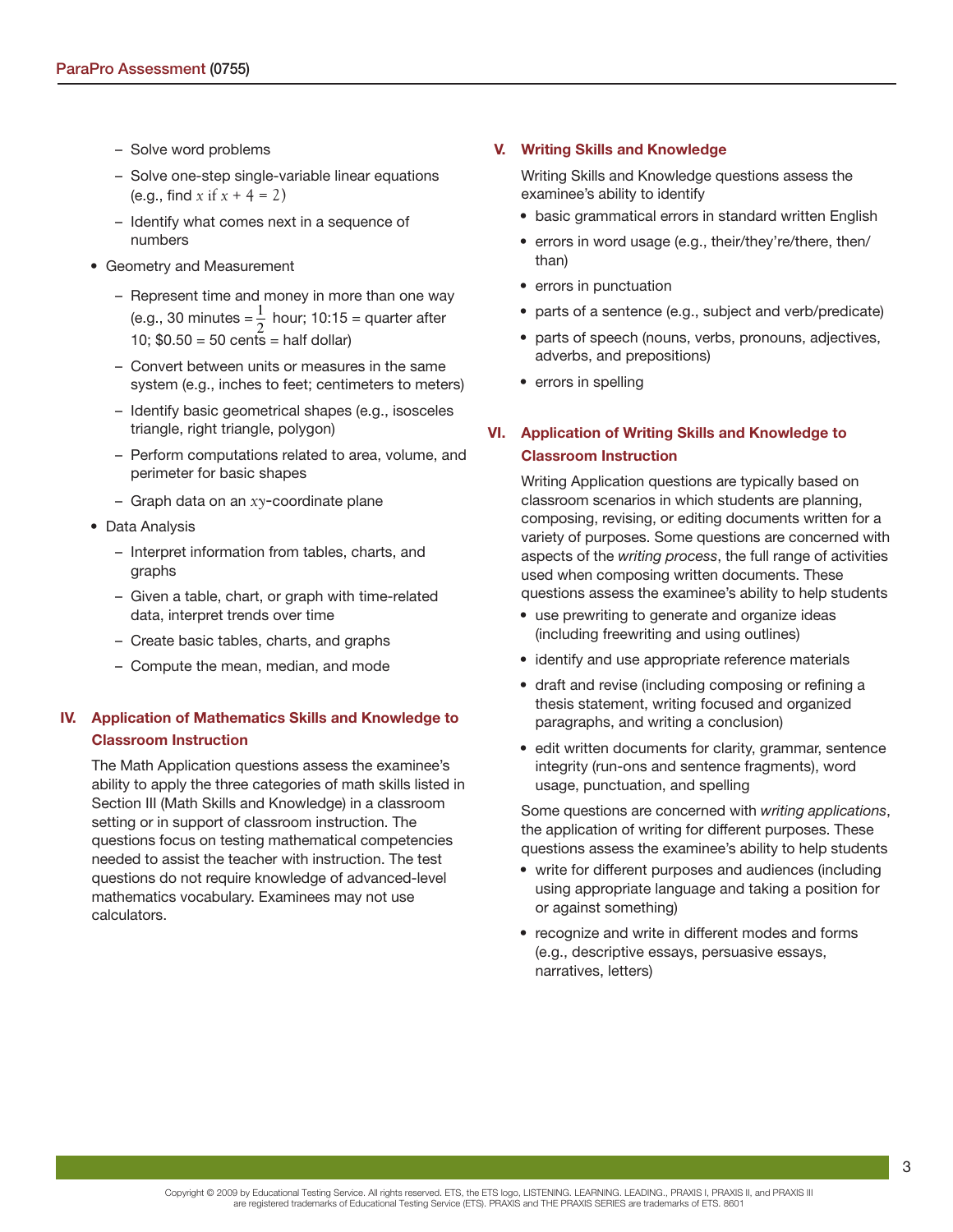# **Sample Test Questions**

Directions: Each of the questions or incomplete statements below is followed by four suggested answers or completions. Select the one that is best in each case and fill in the corresponding lettered space on the answer sheet with a heavy, dark mark so that you cannot see the letter.

# **READING**

#### **Questions 1–2 are based on the following passage.**

Early scientists believed that all dinosaurs, like most reptiles, laid and then immediately abandoned their eggs. The newly hatched young were left to take care of themselves. However, the recent discovery of a group of nests has challenged this belief. The nests, which contained fossilized baby dinosaurs that were not newborn, provided evidence that dinosaur parents actually cared for their young. For some time after birth, the babies would stay at the nest while the parents brought back plant matter for food. The young stayed at home until they were large enough to roam safely on their own.

- 1. The passage is primarily concerned with
	- (A) contrasting dinosaurs with modern reptiles
	- (B) explaining why dinosaurs became extinct
	- (C) discussing recent findings about dinosaurs' behavior
	- (D) providing new information about what dinosaurs ate
- 2. The discovery of a group of dinosaur nests challenged the idea that dinosaurs
	- (A) fed their young with plant matter
	- (B) hatched few eggs
	- (C) migrated in search of food
	- (D) deserted their young



- 3. What conclusion can be drawn from the data presented in the graph above?
	- (A) Japanese American businesses were more successful in California than in other states in 1909.
	- (B) The number of Japanese American businesses in Los Angeles and San Francisco increased greatly from 1900 to 1909.
	- (C) In 1909 there were more Japanese American businesses in Los Angeles than there were in San Francisco.
	- (D) In 1909 most Japanese American businesses in Los Angeles and San Francisco were large companies.
- 4. American science-fiction writers produce a large number of novels for young people these days, yet few take advantage of the latitude allowed by the genre. Since the 1970's, young-adult science fiction has had little to do with the wonders of science, intergalactic travel, or new worlds in space. Most of the novels are cautionary tales about regimented, conformist societies or about the social order collapsed into barbarism. This change has resulted in science fiction that is, to me as a reader, much less interesting than science fiction used to be.

 Which sentence from the passage is most clearly an expression of opinion rather than a statement of fact?

- (A) "American science-fiction . . . the genre."
- (B) "Since the . . . in space."
- (C) "Most of . . . into barbarism."
- (D) "This change . . . to be."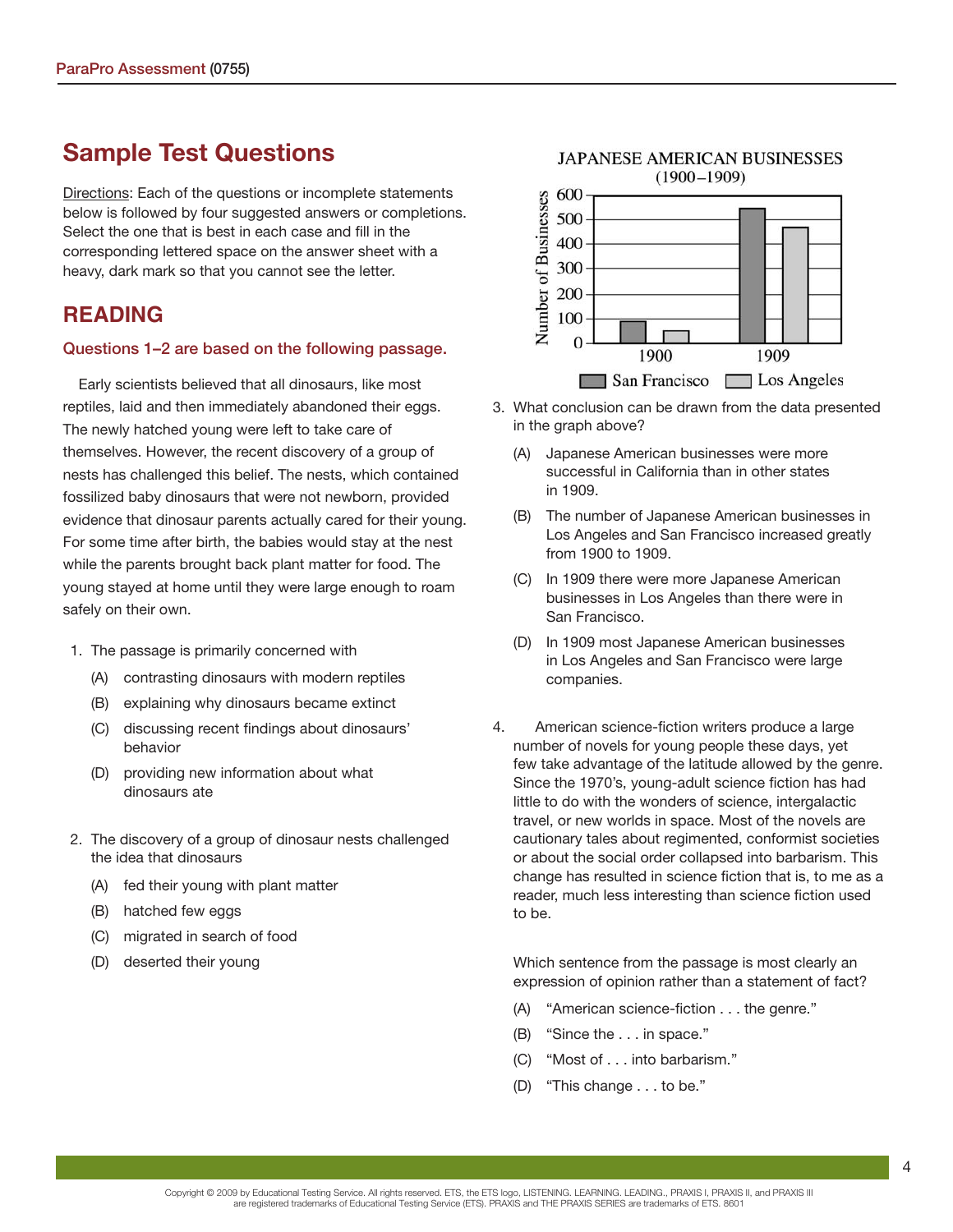### **Questions 5–6 are based on the following passage, which students are reading in small groups.**

The environment in which people live often determines the kind of technology they use. For instance, ancient Mesopotamia had few plants suitable for making paper. But the area had lots of high-quality clay. People used the clay to store information.

Modern people store information on paper, computer disks, and CDs. Mesopotamians stored their data on clay tablets—pieces of smooth clay small enough to fit into the palm of an adult's hand. When a clay tablet was damp, people could scratch pictures and letters into its surface using a sharpened reed. When dried in the hot sun, the clay hardened, preserving the writing and the information.

- 5. The teacher wants students to understand why the Mesopotamians wrote on clay. What question could a paraprofessional ask a group of students about the passage that would best help the students understand why the Mesopotamians wrote on clay?
	- (A) Why did the Mesopotamians make clay tablets small enough to fit in the hand?
	- (B) What kinds of pictures and letters did the Mesopotamians scratch on clay?
	- (C) Why didn't the Mesopotamians write on paper the way we do today?
	- (D) How did the Mesopotamians learn to read and write?
- 6. The paraprofessional asks a group of students to describe the main purpose of the second paragraph. Which of the following four responses from the students is most accurate?
	- (A) To explain how the Mesopotamians used clay to store information
	- (B) To describe the different ways we store information today
	- (C) To explain why the environment affects the kind of technology people use
	- (D) To show that Mesopotamians made small clay tablets so they could carry them easily

## **MATHEMATICS**



- 7. In the graph above, how many more votes were received for the park than the mall as an activity for a class trip?
	- $(A)$  1
	- (B) 2
	- (C) 6
	- (D) 14
- 8. What digit is in the hundredths place of the number 5,123.6487?
	- $(A) 1$
	- (B) 4
	- (C) 6
	- (D) 8
- 9. 445.76  $\times$  9.634 is approximately equal to
	- (A) 46
	- (B) 446
	- $(C)$  4,460
	- (D) 44,600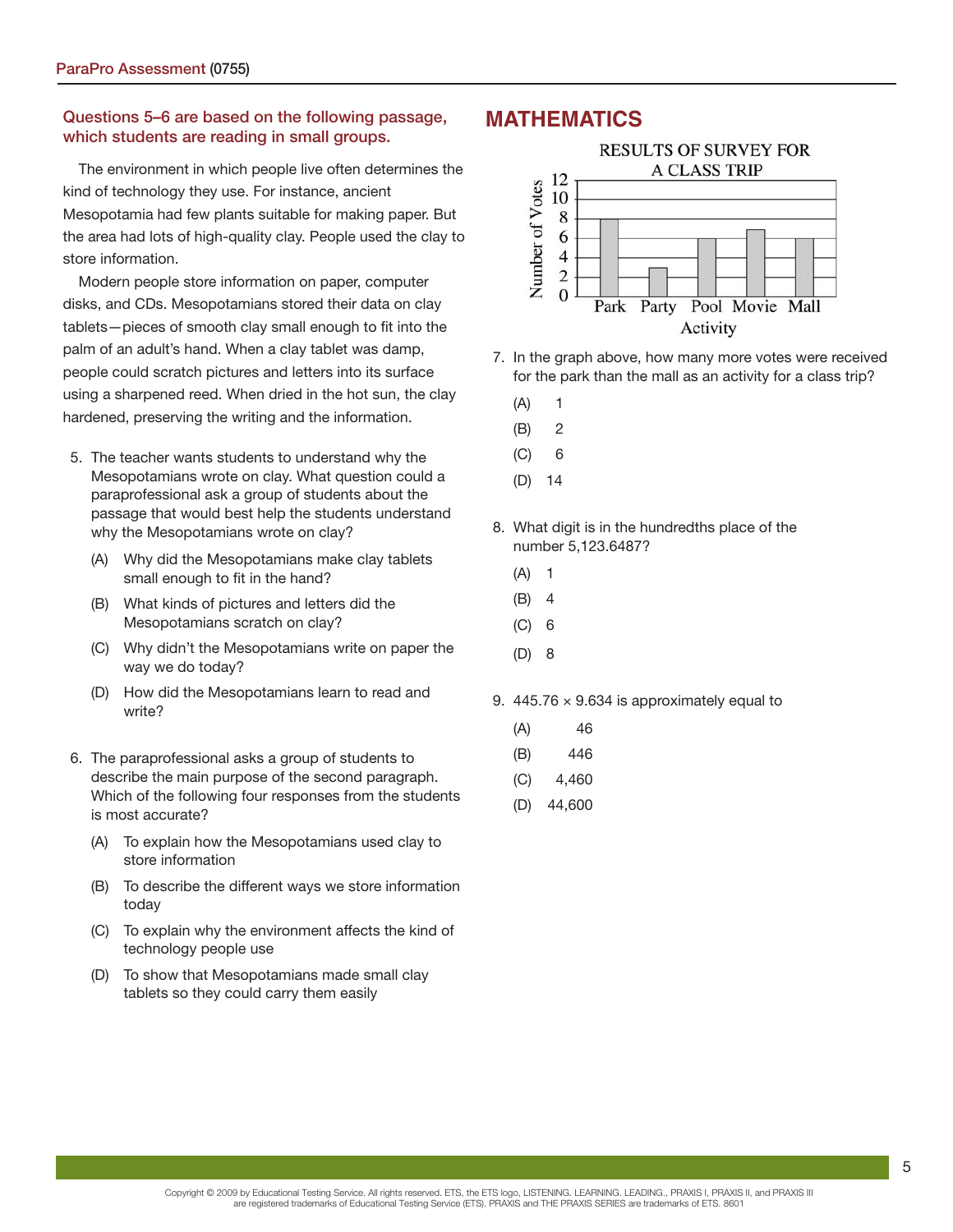

- 10. Which of the following is NOT a point on line  $\ell$  shown on the graph above?
	- (A) (0, 3)
	- (B) (1, 3)
	- (C) (3, 0)
	- (D) (3, 3)

$$
5+3\times8+9=?
$$

11. A student wrote the incorrect number sentence above to solve the following problem:

"Multiply the sum of 5 and 3 and the sum of 8 and 9."

To correct the error, the student's number sentence should be changed to

- (A)  $(5 + 3) \times 8 + 9 = ?$
- (B)  $5 + 3 \times (8 + 9) = ?$
- (C)  $(5 + 3 \times 8) + 9 = ?$
- (D)  $(5 + 3) \times (8 + 9) = ?$



12. A paraprofessional is helping a student find the equation for the area of parallelogram ABCD shown above by pointing out to the student that the parallelogram can be divided into two congruent triangles. The area of the parallelogram is then the sum of the areas of the two triangles. Which of the following is the correct expression to use to find the area of parallelogram ABCD?

(A) 
$$
\frac{1}{2}(7\times4) + \frac{1}{2}(7\times4)
$$
  
\n(B)  $\frac{1}{2}(7\times5) + \frac{1}{2}(7\times5)$ 

$$
(C) (7 \times 5) + (7 \times 4)
$$

$$
(D) (7 \times 4) \times 5
$$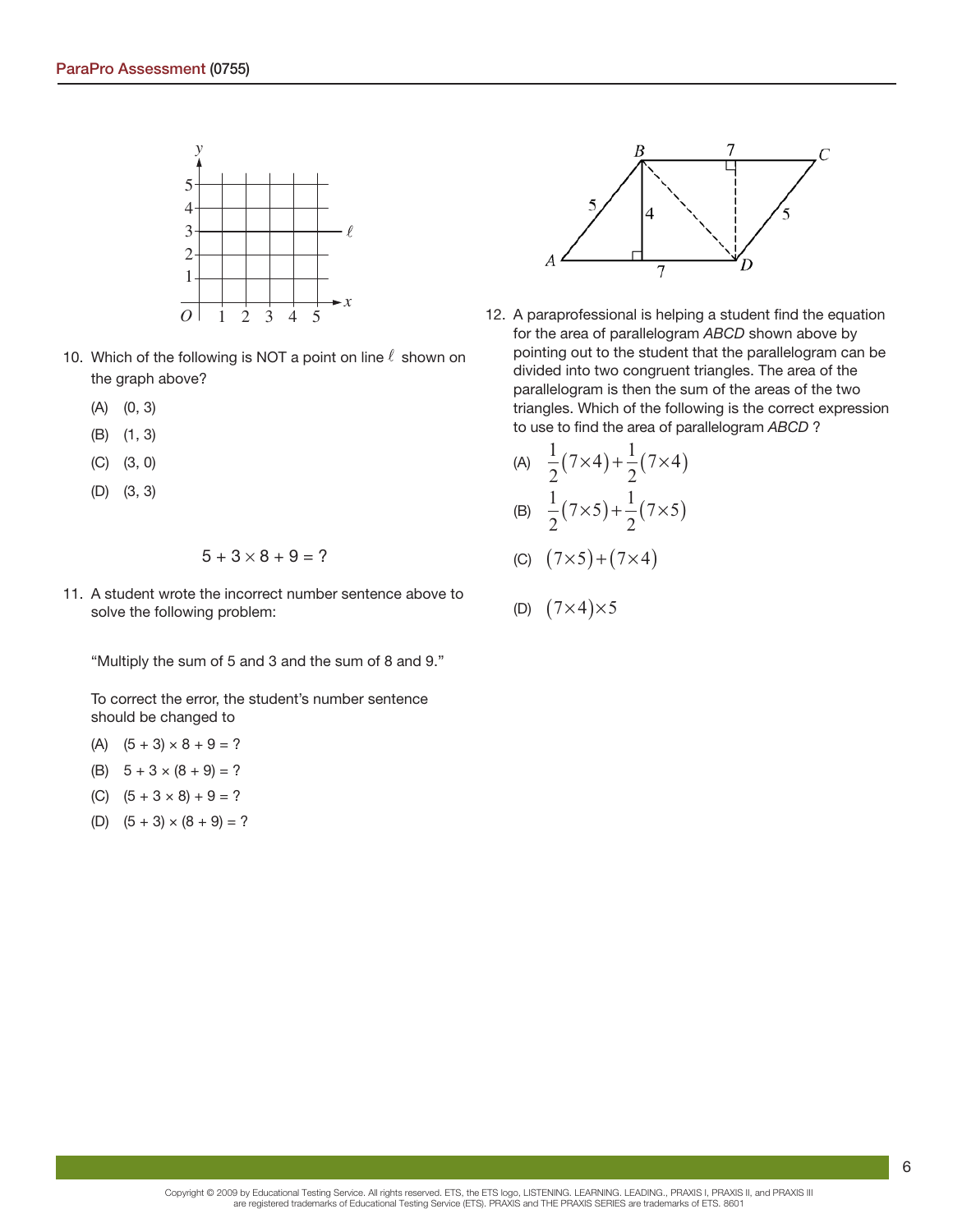## **WRITING**

Directions for Questions 13 and 14: In the sentence below, four portions are underlined and lettered. Select the underlined portion that contains a grammatical construction, a word use, or an instance of punctuation that would be inappropriate in carefully written English. Note the letter printed beneath the underlined portion you select and completely fill in the corresponding lettered space on the answer sheet with a heavy, dark mark so that you cannot see the letter. The sentence does NOT have more than one error.

13. The role of technology in the nation's public schools A

 have been increasing steadily for more than 20 years. B C D

14. Jupiter, the largest planet in the solar system, spins A

very rapidly on it's axis, with the result that a day on B C

Jupiter lasts only 9 hours and 55 minutes.  $\mathsf{D}$ 

15. Because there are no refrigerators on the United States space shuttles, all of the food the astronauts eat must be in a nonperishable form.

 In the sentence above, the underlined word is being used as

- (A) a noun
- (B) a verb
- (C) an adjective
- (D) an adverb
- 16. Which word is NOT spelled correctly?
	- (A) compair
	- (B) hardware
	- (C) repair
	- (D) scare

### **Questions 17–18 are based on the following rough draft written by a student.**

### How to Teach Your Dog to Sit by Kiara

(1) First hold a dog biscuit so the dog pays attention. (2) Say "Sit!" (3) When you say it, use a loud and firm voice. (4) Move the hand holding the biscuit over the dog's nose, don't let him grab it. (5) You may have to give a light backwards tug on the dog's leash. (6) When the dog sits down, give him the treat and lots of praise. (7) Repeat this a few times, and he'll probably understand the command.

- 17. Kiara is writing an introductory sentence that summarizes the main points of the paragraph. What sentence would be the strongest introductory sentence for the paragraph?
	- (A) Dogs are naturally very intelligent and obedient.
	- (B) Your dog probably likes some dog biscuits better than others.
	- (C) It is easy to teach your dog the command "Sit!"
	- (D) Nobody likes a dog that can't play catch.
- 18. Kiara is learning how to use transition words (words that clarify the relationships between ideas). What transition word or words should Kiara use before the word "don't" in sentence 4 in order to clarify the meaning of the sentence?
	- (A) but
	- (B) because
	- (C) for example
	- (D) so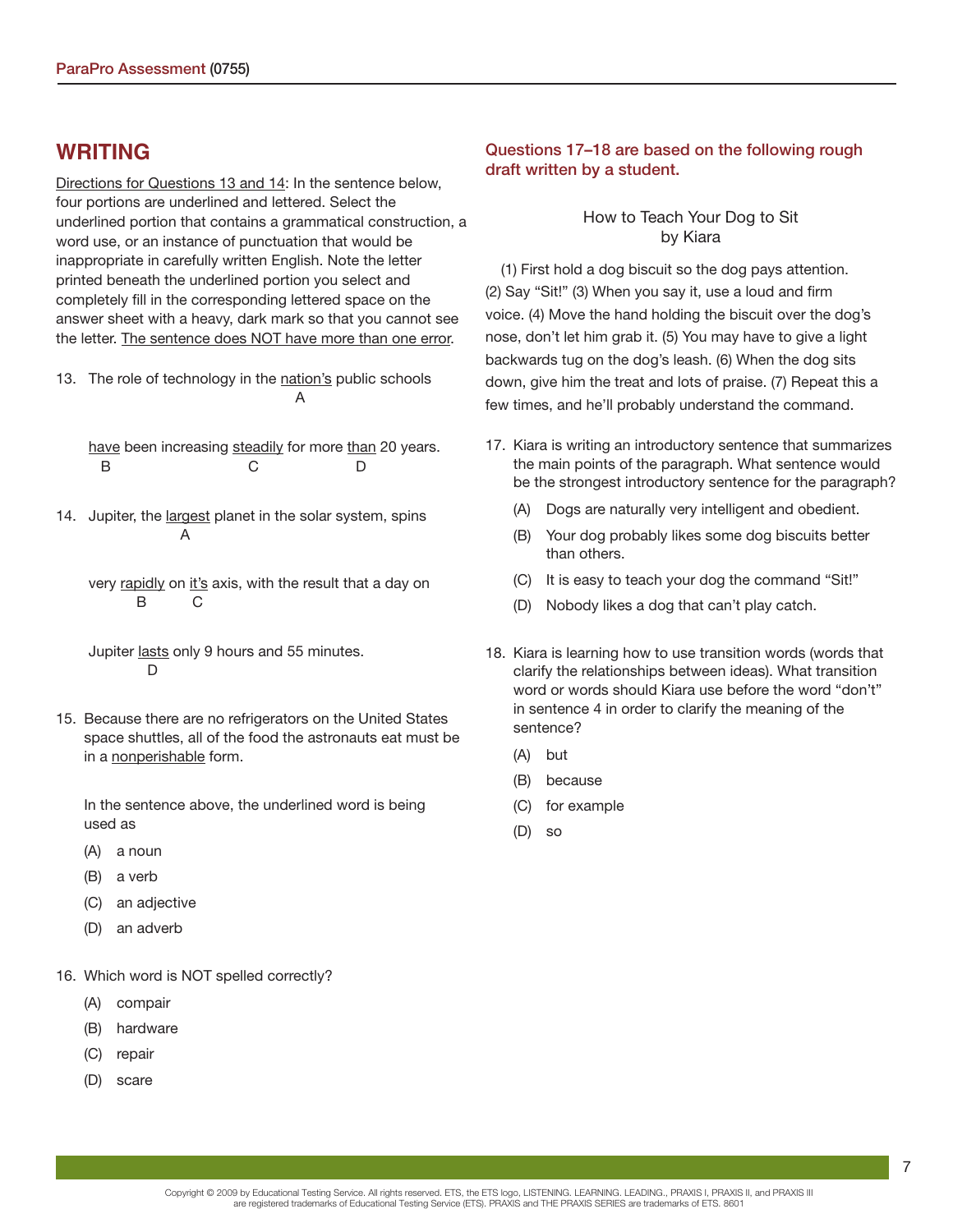## *Answers*

**1.** The correct answer is (C). The passage notes the "recent discovery of a group of nests" and then elaborates on what the discovery reveals about the behavior of dinosaurs toward their young.

**2.** The correct answer is (D). The belief challenged by the discovery of the group of nests is that dinosaurs "abandoned their eggs" and left their young to provide for themselves.

 *3.* The correct answer is (B). (A) and (D) are incorrect because the graph does not offer information about Japanese American businesses in cities outside of California, nor does it offer information about the size of Japanese American businesses in Los Angeles and San Francisco. (C) is incorrect because the graph indicates that in 1909 there were fewer Japanese American businesses in Los Angeles than in San Francisco.

 *4.* The correct answer is D. The sentences referred to in options A, B, and C present facts about the number and subject matter of science fiction novels published today. In the last sentence, however, the author shifts to offering a personal opinion about science fiction today: it's not as interesting as it used to be.

**5.** The correct answer is (C). The question would encourage students to think about why the Mesopotamians did not have paper (they did not have many of the proper plants) and help the students better understand how the resources available to the Mesopotamians helped determine the materials they used for writing.

 *6.* The correct answer is (A). The second paragraph is primarily concerned with describing the processes used by the Mesopotamians to write on clay tablets.

 *7.* According to the graph, 8 votes were received for the park as an activity for a class trip and 6 votes were received for the mall. To determine how many more votes were received for the park than the mall, subtract the number of votes for the mall from the number of votes for the park.

$$
8-6=2
$$

Thus, 2 more votes were received for the park than the mall.

The correct answer is (B).

 *8.* The hundredths place of 5,123.6487 is 2 digits to the right of the decimal point as shown:

decimal point

\n
$$
\begin{array}{c}\n\downarrow \\
5,123.6487 \\
\uparrow \\
\downarrow \\
\downarrow\n\end{array}
$$
\nhundredths place

The digit in the hundredths place of the number is 4.

The correct answer is (B).

**9.** To determine the approximate value of  $445.76 \times 9.634$ , round 445.76 to 446 and round 9.634 to 10. Then multiply 446 and 10.

$$
446 \times 10 = 4,460
$$

The approximate value is 4,460.

The correct answer is (C).

**10.** To determine which point is not on the line  $\ell$ , plot the points in options  $A$  through  $D$  on the graph.



As can be seen on the graph, the point C (3, 0) is not on line  $\ell$ .

The correct answer is (C).

*11.* The student's number sentence

$$
5+3\times8+9=?
$$

is incorrect because according to the order of operations, multiplication precedes addition; thus 3 and 8 would be multiplied first, then 5 and then 9 would be added to the product. In order for the sum of 5 and 3 and the sum of 8 and 9 to be calculated before multiplying, parentheses must be placed around  $5 + 3$  and  $8 + 9$ . Thus the correct number sentence is:

$$
(5 + 3) \times (8 + 9) = ?
$$

The correct answer is (D).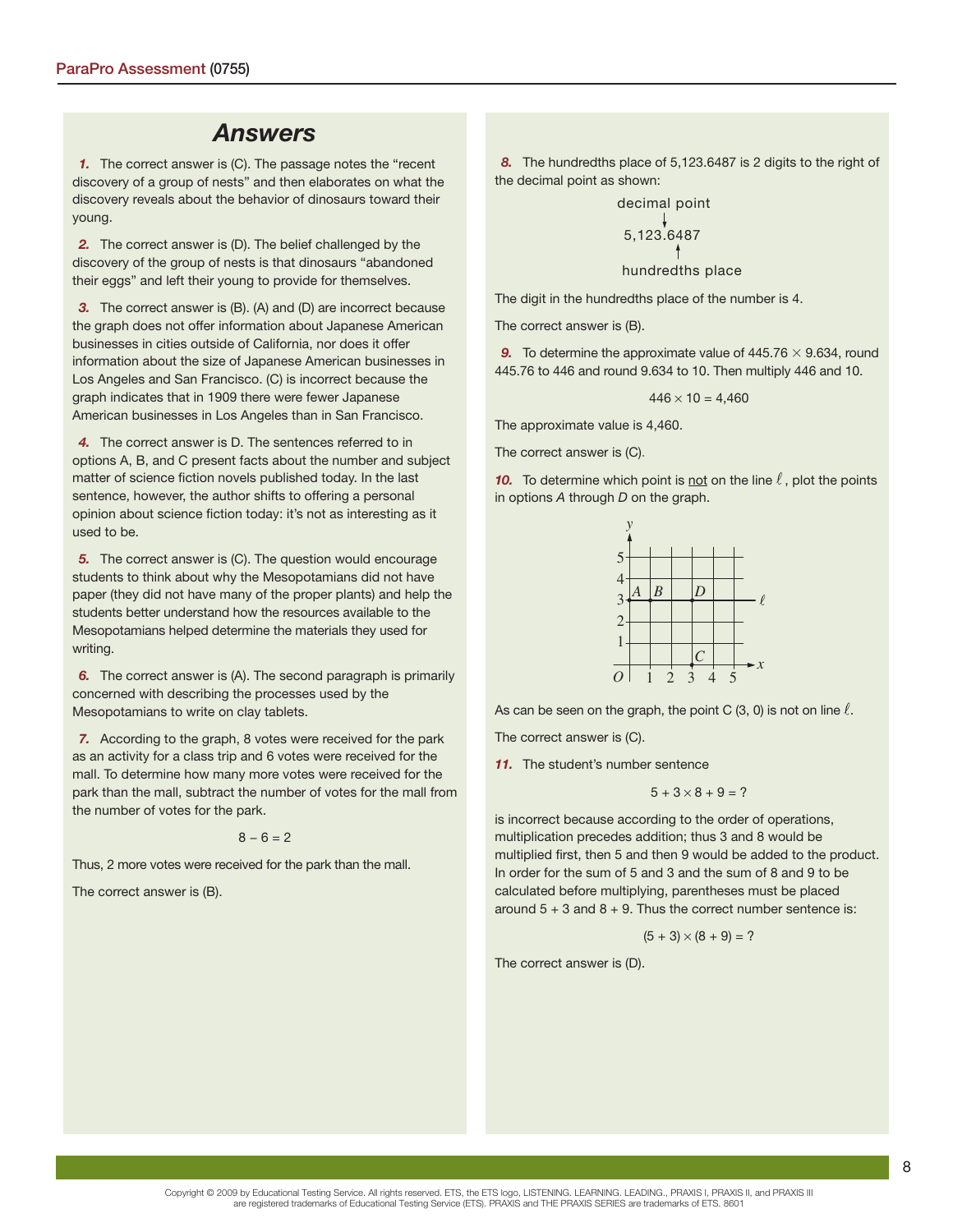**12.** The figure shown is a parallelogram. Parallelogram ABCD can be divided into two congruent triangles, ABD and BCD, as shown by the dotted line. Each triangle has an area of 1  $\frac{1}{2}bh$ , where  $b$  is the length of the base, and  $h$  is the height of the triangle. The height of a triangle is the line segment that is perpendicular to the base.

In the figure, the base  $b$  of each triangle has length 7 and the height *h* of each triangle is 4, and the area of each triangle is thus,  $A = \frac{1}{2}(7 \times 4)$ .

The area of parallelogram is the sum of the areas of the

two triangles, thus the area of parallelogram ABCD

is 
$$
\frac{1}{2}(7\times4) + \frac{1}{2}(7\times4)
$$
.

The correct answer is (A).

*13.* The error in the sentence occurs at (B). The subject of the verb "have been increasing" is the "role of technology"; because "role" is a singular noun, the verb should also be singular: "has been increasing."

*14.* The error in the sentence occurs at C. As presented in C, the word "it's" is an error in usage. When used in the possessive form (the axis belongs to Jupiter), there is no apostrophe in the word "its." There is an apostrophe in "it's" only when the word is being used as a contraction of "it is."

*15.* The correct answer is (C). An adjective is a word that modifies a noun or pronoun, usually by describing, identifying, or quantifying. Here, "nonperishable" modifies "form" by describing the form of food eaten by the astronauts.

**16.** The correct answer is (A). The correct spelling is "compare."

*17.* The correct answer is (C). Kiara's paragraph is concerned with discussing what steps to take when teaching a dog to sit. (A) is too general, (B) concerns a minor element of the paragraph, not its primary focus, and (D) concerns playing catch, which is not discussed in the paragraph at all.

*18.* The correct answer is (A). The word "but" is used to emphasize the contrast expressed in the sentence: "Move the hand holding the biscuit over the dog's nose, but don't let him grab it."

77100-73440 • WEBPDF49